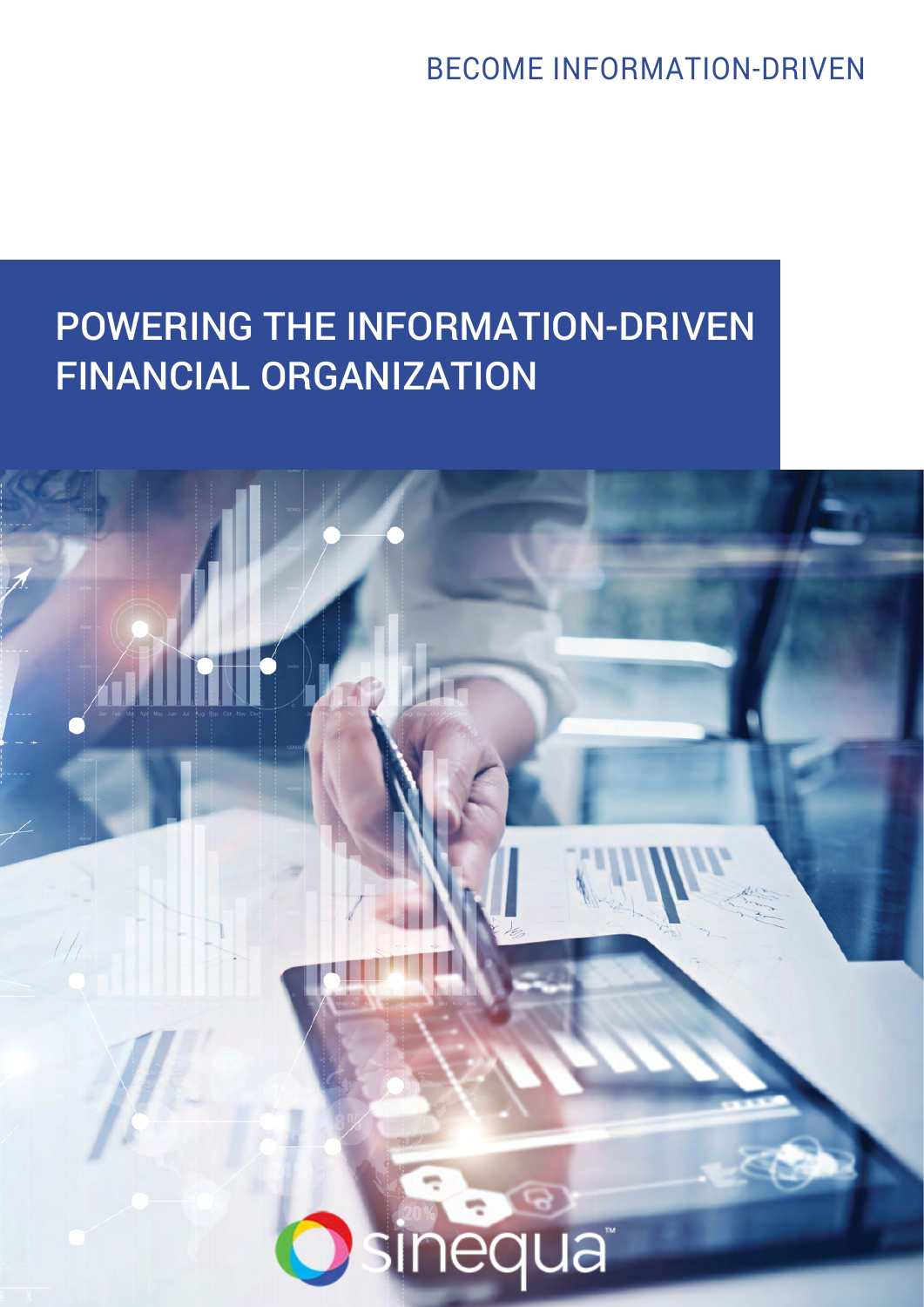# **Introduction**

Today's banking and finance markets are more diverse and yet more interconnected than ever before. U.S. investments are traded overseas long after the markets close in New York and Chicago. Trading in stock index futures has made the world's stock markets more volatile than ever before. Currency fluctuations are affected by current events and governmental actions in every corner of the globe. And the common element that tethers this vast world of finance is and will always be data.

Banking and finance data is structured and unstructured and comes in all shapes and sizes including transactions, trade records, credit/debit card histories, customer inquiries, call logs and online interactions stored and shared across hundreds of thousands of databases and data centers around the world. U.S. banks alone store more than an estimated 1-exabyte data.

Financial research analysts and other knowledge workers in this data-intensive environment experience a cognitive burden that stems from the extra thought and effort required to evaluate unclear options and make optimal decisions. They encounter this burden whenever they load their minds with unclear choices and ambiguous phrases. Financial organizations face this cognitive burden at an aggregate level that is directly proportional to the quantity of knowledge workers and the magnitude of the burden encountered by each during missioncritical work.

Companies are using automation to leverage context and make connections across the enterprise digital landscape to evolve from being "data-driven" to "information-driven". Those that fail to evolve can miss opportunities or fall victim to avoidable missteps that put them and their customers at risk. With the help of Sinequa, leading financial companies are taking an information-driven approach that alleviates cognitive burden and clears the way for better decisions, improved customer service, and new ideas that can help uncover new revenue sources.

# **Transform Financial Data into Actionable Information**

Being information-driven requires relevant data to be intelligently and securely processed into information within the context of the work at hand and aligned with the organization's goals. This all varies greatly by financial institution. For example, a retail bank might need information that improves customer service or enables cross-selling from a checking account to a home mortgage and car loan.

Insurance companies rely on back-office capabilities to analyze demographics, behaviors and even meteorological patterns to determine at-risk clients and speed settlements. Credit card companies require the same back-office capabilities to identify credit risks.

#### **Information that Drives Innovation**

The Sinequa platform synthesizes all enterprise banking and finance data in all formats and languages into information that is relevant, secure and easily accessible. With Sinequa, critical business processes across banking, insurance, leasing, property management and asset management companies are now empowered by information that is relevant and aligned with business tasks and organizational goals.

Sinequa's next-generation Cognitive Search and Analytics platform helps leading financial institutions create instant 360-degree views of their customers, portfolios, investment targets, contracts, financial performance and any other subject linked to their business. This comprehensive customer view connects relevant information across dispersed applications and repositories to enable an optimized customer experience.

Sinequa enhances visibility across all business units – from banking to insurance, leasing, property management, asset management and beyond. This information-driven approach provides intuitive and unified content access across all internal and external data sources, including customer contracts, insurance claims, payment history, email communications,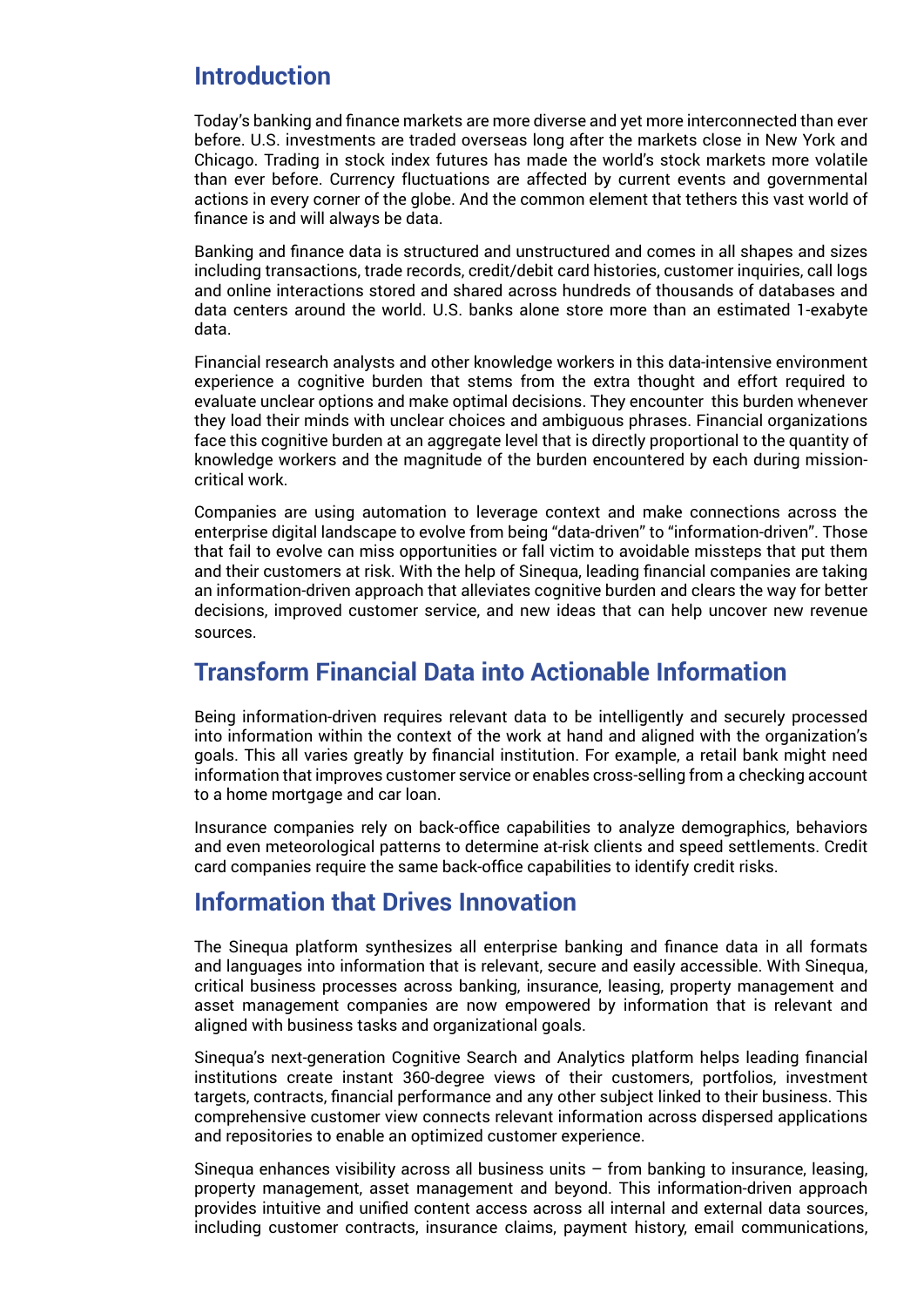CRM data, policies and processes and more. Employees no longer need to know where data is stored, in which format or how to access it.

#### **One Solution, Multiple Financial Landscapes**

Sinequa's information-driven approach can be used across many financial landscapes.

**• Retail banking** - Crédit Agricole, one of the biggest banks in the world, has launched an ambitious project to deliver a new digital workplace, offering a 360° view of customers to its representatives as well as to the customers themselves. The bank's more than 60,000 internal users will be able to know the exact situation of the customer in front of them, to find the most relevant offerings for the customer and the corresponding procedures. The customers connecting to the bank's online service find themselves in a similar "work place" that allows them to know the current status of all their business with the bank (accounts, contracts, records of transactions, share portfolio and share prices, banking charges, additional services, etc.).

Creating a 360° view of a customer requires information from internal sources but also from external sources like stock exchange data, corporate websites, financial and trading news feeds, etc. The Sinequa platform is an integral part of this new workplace, offering intuitive access to all relevant information to Crédit Agricole's employees and customers, delivering an impressive ROI in both time savings and increased customer satisfaction.

- **• Insurance companies** Sinequa's complete and consistent customer views enable the sharing of information across a large network of agencies and brokers. This information can also help determine risks based on a customer's behavior and location, and their contract with different business units or subsidiaries.
- **Fraud detection** Financial fraud is becoming more creative and menacing by the day, especially in large data environments. Sinequa provides dynamic relationship mapping to securely connect people, bank accounts, credit card numbers, financial transactions and many other data types. Machine Learning helps analysts uncover behavior patterns through a combination of interactive charts, timeline analyses, tables and relationship maps.

#### Other key capabilities and features of the Sinequa platform include:

- **• Machine Learning algorithms** auto-classify documents based on a training set, or classify documents based on internal characteristics using techniques not practical with rulebased methods.
- **A logical data warehouse** that efficiently stores the structured, categorized and enriched financial information to power information-driven applications.
- **Extreme scalability, high performance and deep analytics** to cope with high volumes of structured and unstructured data – while maintaining deep analytical capacities.
- **Natural Language Processing** that covers more than 20 languages spoken by 95 percent of the world's population for financial institutions with a global footprint.
- **Support for multiple search indices** to combine various indexes that offer a different perspective or emphasis. Search support is included for a fulltext index, structured index and semantic index.
- **Strong security controls** designed to support the complexities and multiple security layers of today's enterprises.
- **Contextual enrichment** to learn any vernacular within the context of an industry and organization language.
- **Relevance Feedback Model** automates relevance tuning by adjusting term weights for the original content, which then applies to the given query and all expanded versions of that query.